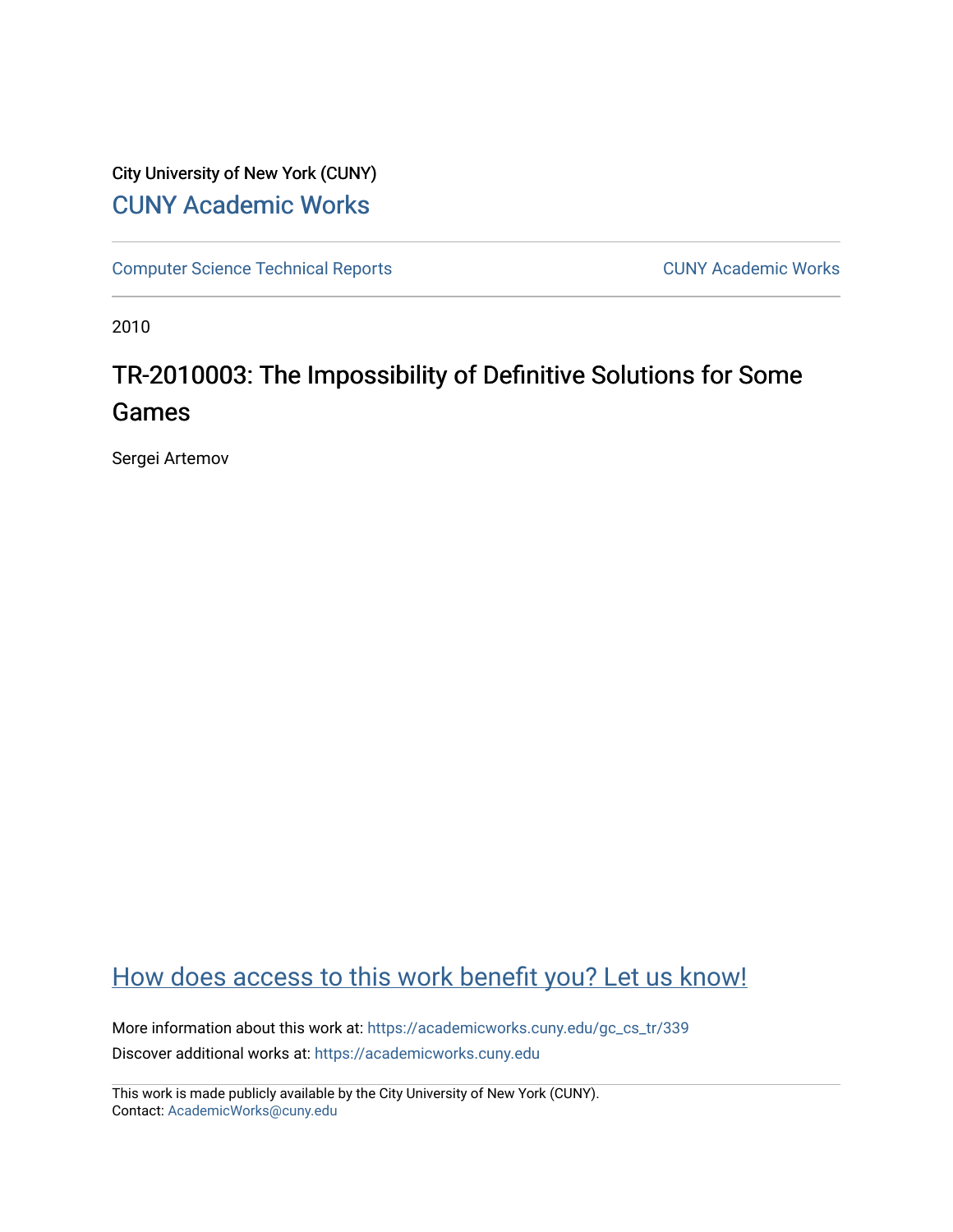# The impossibility of definitive solutions for some games

Sergei Artemov The CUNY Graduate Center 365 Fifth Avenue, 4319 New York City, NY 10016, USA sartemov@gc.cuny.edu

April 22, 2010

#### Abstract

In his dissertation of 1950, Nash based his concept of solution to a game on the principles that "a rational prediction should be unique, that the players should be able to deduce and make use of it." In this paper, we address the issue of when such definitive solutions are possible.

We assume player rationality at least as strong as Aumann's rationality. By formalizing Nash's reasoning, we show that any justified definitive solution to a game is a Nash equilibrium, hence games without Nash equilibria cannot have definitive solutions under any notion of rationality. However, each strategic game with Nash equilibria admits a justified definitive solution under some notion of rationality. For Aumann's rationality, no game with two or more Nash equilibria can have a definitive solution whereas some games with a unique Nash equilibrium have definitive solutions and some do not.

## 1 Introduction

Some classical games, such as Prisoner's Dilemma or Centipede (cf. [10]), have definitive solutions which follow logically from game description and plausible principles of rationality. These solutions are justified by rigorous reasoning involving an epistemic notion of knowledge<sup>1</sup> . Here is a quote from Nash's dissertation [9]<sup>2</sup> which raises the issue of a deductive approach to solving games:

<sup>1</sup>Such reasoning could in principle be carried out in an appropriate formal system of the logic of knowledge. By the same token, the Pythagorean theorem, which is usually proven rigorously but informally, could be completely formalized and derived in an axiomatic geometry.

<sup>2</sup>We are indebted to Adam Brandenburger for this quote.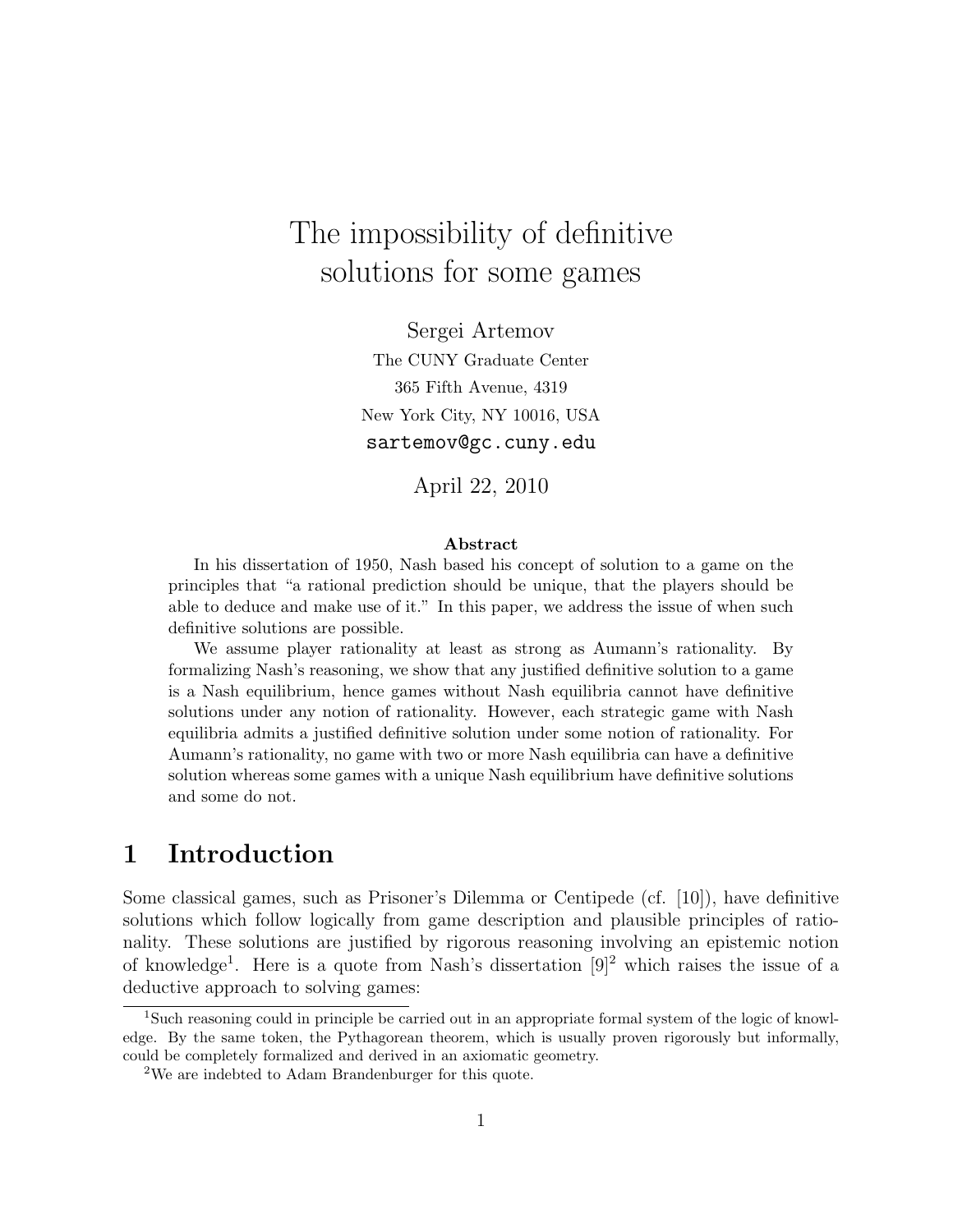We proceed by investigating the question: what would be a rational prediction of the behavior to be expected of rational/ly/ playing the game in question? By using the principles that a rational prediction should be unique, that the players should be able to deduce and make use of it, and that such knowledge on the part of each player of what to expect the others to do should not lead him to act out of conformity with the prediction, one is led to the concept of a solution defined before.

Another quote from [9] explains this issue even further:

... we need to assume the players know the full structure of the game in order to be able to deduce the prediction for themselves.

The main goal of this paper is to investigate when "a unique rational prediction" that "the players should be able to deduce and make use of" is possible. Such definitive solutions exist for **extensive** games: by Aumann's Rationality Theorem  $(2)$ , each generic<sup>3</sup> extensive game with the standard game-theoretical assumptions of common knowledge of the game and rationality (CKGR) has a unique Aumann-rational solution: the backward induction solution. Moreover, this solution logically follows from the game rules: [7] provides an example showing in full detail how to derive a definitive solution to a perfect information game from game description and plausible principles of rationality.

We consider games from the point of view of epistemic logic  $-$  a well-established mathematical foundation of reasoning involving notions such as knowledge. For the reader's sake, the exposition is not formal, but can be completely formalized in an appropriate class of logical languages.

### 2 Definitions, assumptions, preliminary remarks

We consider games<sup>4</sup> with *n* players  $1, 2, \ldots, n$ . A strategy profile

$$
\sigma=\{\sigma_1,\sigma_2,\ldots,\sigma_n\}
$$

is a collection of strategies  $\sigma_i$  for players  $i = 1, 2, \ldots, n$ . Each strategy profile  $\sigma$  uniquely determines the *outcome* in which each move is made according to  $\sigma$ . We assume that everyone who knows the game can calculate  $i$ 's payoff as determined by  $\sigma$ .

A strategy profile  $\sigma$  is a **Nash equilibrium** if, given strategies of the other players, no player can profitably deviate (cf. [10] for rigorous definitions).

We assume that the rules of the game and player rationality can be described in some formal mathematical language which includes an appropriate amount of logic and let

GAME RULES

<sup>&</sup>lt;sup>3</sup>A game is generic if for any given player, payoffs of different outcomes are all different.

<sup>4</sup>Either in strategic or extensive form.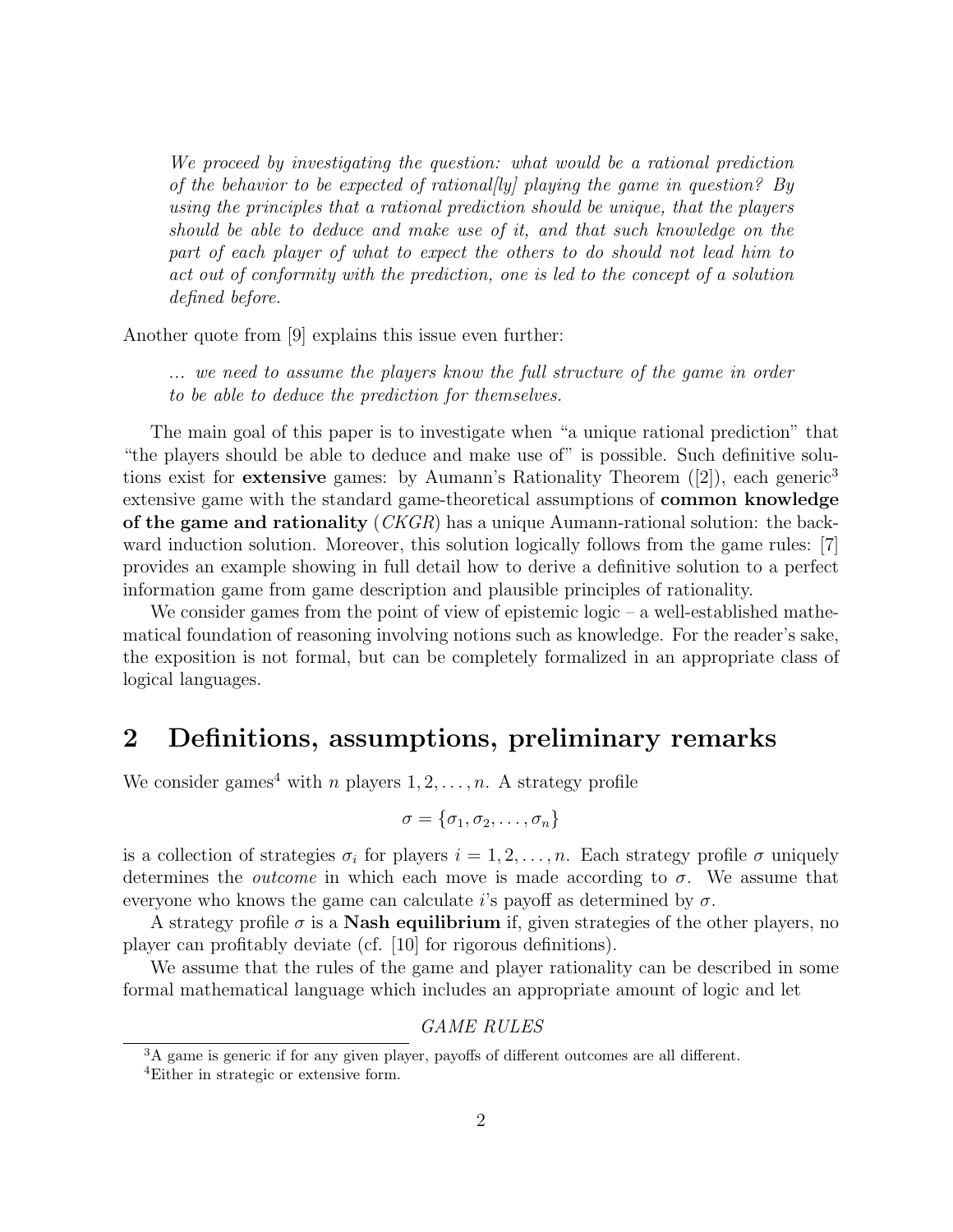be such a description. In principle, GAME RULES may be an infinite set of assumptions, but for simplicity we assume that *GAME RULES* is one, possibly very long, sentence which contains a comprehensive game description.

The use of **knowledge** operators<sup>5</sup> (cf.  $[6]$ )

$$
\mathbf{K}_1, \mathbf{K}_2, \ldots, \mathbf{K}_n
$$

for players  $1, 2, \ldots, n$  in this paper is mostly typographical and is intended to make informal reasoning about knowledge more visual. We assume the knowledge of the game, i.e., each player knows the rules of the game:

$$
\mathbf{K}_i[GAME \; RULES] \quad \text{for each } i = 1, 2, \dots, n.
$$

An informal account of Aumann's notion of rationality can be found in ([2]). Aumann states that for a rational player  $i$ ,

there is no strategy that i knows would have yielded him a conditional payoff ... larger than that which in fact he gets.

A formal logical account of Aumann's rationality can be found, e.g., in [5, 7] and we adopt this approach. Strategy  $\sigma_i$  for player i is **Aumann-rational** if there is no other strategy  $\sigma'_i$  which *i* knows to strictly dominate  $\sigma_i$  on all other players' strategies deemed possible by *i*. Player *i* is Aumann-rational at the strategy profile  $\sigma = {\sigma_1, \sigma_2, \ldots, \sigma_n}$  if  $\sigma_i$  is Aumannrational for i at  $\sigma$ . Technically, rationality of player i is a proposition  $r_i$  which either holds or does not hold at a strategy profile  $\{\sigma_1, \sigma_2, \ldots, \sigma_n\}.$ 

There are stronger notions of rationality, including refinement methods (cf. [10]). By rationality, we mean a predicate  $r_i$  which is at least as strong as Aumann's rationality at any strategy profile  $\{\sigma_1, \sigma_2, \ldots, \sigma_n\}$ :

 $Rationality \Rightarrow \text{Aumann's rationality}$ 

Naturally, it is assumed to be commonly known that a rational player  $i$  does not choose irrational strategies, hence for a game with rational players, outcomes marked as irrational by at least one player are impossible.

As a convenient formalization feature, we assume that each strategy  $\sigma_i$  is completely specified by a corresponding logical sentence  $S_i$  stating that

player i has committed to strategy  $\sigma_i$ .

We assume that sentences  $S_i$  and  $S'_i$  corresponding to different strategies  $\sigma_i$  and  $\sigma'_i$  are known to be incompatible: each player knows that *GAME RULES* yields that  $S_i$  and  $S'_i$ cannot occur together:

 $\mathbf{K}_i[GAME \; RULES \rightarrow \neg(S_i \wedge S'_i)]$  for each  $i = 1, 2, ..., n$ .

<sup>&</sup>lt;sup>5</sup>We assume the standard models of knowledge: Aumann structures or **S5** Kripke models, cf. [6].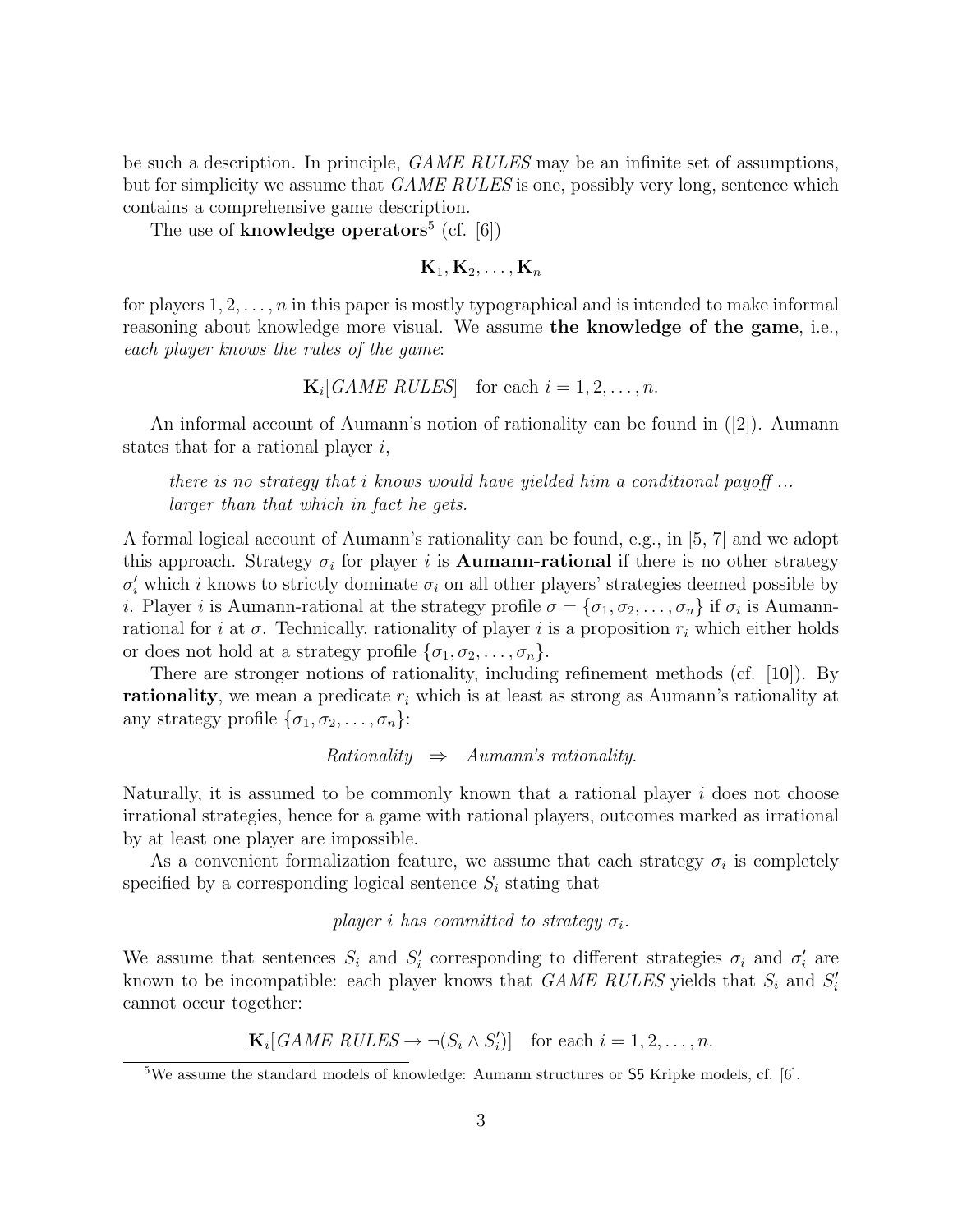A strategy profile  $\sigma = {\sigma_1, \sigma_2, \ldots, \sigma_n}$  is a **definitive solution** of the game if it logically follows from the description of the game and rationality, i.e.,

$$
GAME RULES \rightarrow (S_1 \land S_2 \land \dots \land S_n)
$$
\n
$$
(1)
$$

for sentences  $S_1, S_2 \ldots S_n$  corresponding to  $\sigma_1, \sigma_2, \ldots, \sigma_n$ . Since different strategy profiles are incompatible, the definitive solution, if it exists, is unique.

A definitive solution  $\sigma = {\sigma_1, \sigma_2, ..., \sigma_n}$  is justified if each player knows that the choice of  $\sigma_1, \sigma_2, \ldots, \sigma_n$  logically follows from the description of the game. We formalize the justified solution requirement by assuming

$$
\mathbf{K}_i[GAME \; RULES \to (S_1 \land S_2 \land \dots \land S_n)] \quad \text{for each } i = 1, 2, \dots, n. \tag{2}
$$

As yet another example, consider the following **War and Peace Dilemma**, WPD, introduced in [1].

Imagine two neighboring countries: a big powerful B, and a small S. Each player can choose to wage war or keep the peace. The best outcome for both countries is peace. However, if both countries wage war, B wins easily and S loses everything, which is the second-best outcome for B and the worst for S. In situation (war<sub>B</sub>, peace<sub>S</sub>), B loses internationally, which is the second-best outcome for S. In (peace<sub>B</sub>, wars), B's government loses national support, which is the worst outcome for B and the second-worst for S.

The ordinal payoff matrix of this game is then

|           | wars | $peace_S$ |
|-----------|------|-----------|
| $war_{B}$ | 2,0  | 1,2       |
| $peace_B$ | 0,1  | $3,3$ .   |

There is one Nash equilibrium,

$$
\{peace_B, peace_S\}.\tag{3}
$$

Let us assume Aumann's rationality and *CKGR*. We claim that strategy profile (3) is the justified definitive solution to WPD. Indeed, S has a dominant strategy peace<sub>S</sub> and as a rational player, has to commit to this strategy. This is known to  $B$ , since  $B$  knows the game and is aware of S's rationality. Therefore, as a rational player, B chooses  $peace_B$ . This reasoning can be carried out by any intelligent player (cf. Section 5.1). Hence both players know that the solution  $\{peace_B, peace_S\}$  logically follows from the game description (which includes  $CKGR$ ).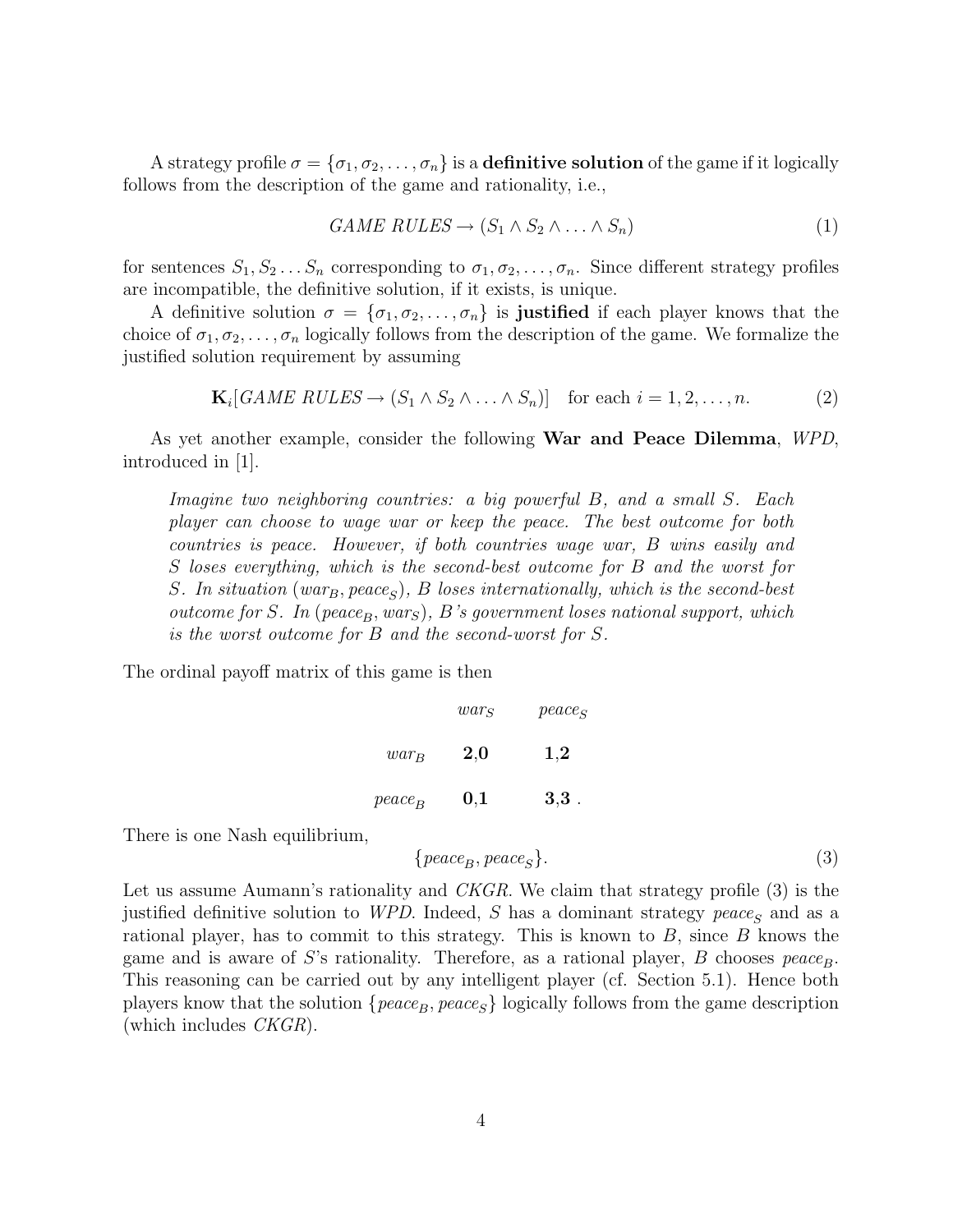### 3 Formalizing Nash reasoning

**Theorem 1** Any justified definitive solution is a Nash equilibrium.

**Proof.** Let  $\sigma = {\sigma_1, \sigma_2, \ldots, \sigma_n}$  be a justified definitive solution of the game, and let sentences  $S_1, S_2, \ldots, S_n$  correspond to strategies  $\sigma_1, \sigma_2, \ldots, \sigma_n$ . Suppose  $\sigma$  is not a Nash equilibrium, hence for some player i, the choice of his strategy in  $\sigma$  is less preferable to some other choice given the other player's strategies. Without loss of generality, assume that  $i = 1$ . By the justification assumption,

$$
\mathbf{K}_1[GAME \; RULES \rightarrow (S_1 \wedge S_2 \wedge \ldots \wedge S_n)].
$$

By standard epistemic reasoning,

$$
\mathbf{K}_1(GAME \ RULES) \rightarrow \mathbf{K}_1(S_1 \land S_2 \land \ldots \land S_n)
$$

and

$$
\mathbf{K}_1(\text{GAME RULES}) \to \mathbf{K}_1(S_1) \wedge \mathbf{K}_1(S_2) \wedge \ldots \wedge \mathbf{K}_1(S_n).
$$

Since the game is known to each player,

$$
\mathbf{K}_1(\mathit{GAME\ RULES})
$$

holds, hence player 1 knows the strategies of all other players:

$$
\mathbf{K_1}(S_1) \wedge \mathbf{K_1}(S_2) \wedge \ldots \wedge \mathbf{K_1}(S_n).
$$

Since  $\sigma$  is not a Nash profile, for player 1 there is a strategy  $\sigma'_1$  such that the strategy profile  $\{\sigma'_1,\sigma_2,\ldots,\sigma_n\}$  is, for 1, strictly preferable to  $\{\sigma_1,\sigma_2,\ldots,\sigma_n\}$ . We claim that the choice of strategy  $\sigma_1$  for player 1 is not Aumann-rational and hence cannot be rational in any stronger sense. Indeed, player 1 knows that  $\sigma'_1$  is his possible choice, since he knows the game and all his choices. Moreover, 1 knows the unique choices by other players

$$
\mathbf{K}_1(S_2) \wedge \ldots \wedge \mathbf{K}_1(S_n).
$$

Moreover, 1 knows his payoffs for outcomes  $\{\sigma'_1, \sigma_2, \ldots, \sigma_n\}$  and  $\{\sigma_1, \sigma_2, \ldots, \sigma_n\}$  and knows that the former is strictly higher. Therefore, 1 knows that his strategy  $\sigma'_1$  yields a higher payoff than his strategy  $\sigma_1$  for all other players' strategies deemed possible by 1. So the choice of  $\sigma_1$  by 1 is not Aumann-rational.  $\Box$ 

Corollary 1 If a game has no Nash equilibria, this game does not have a definitive justified solution.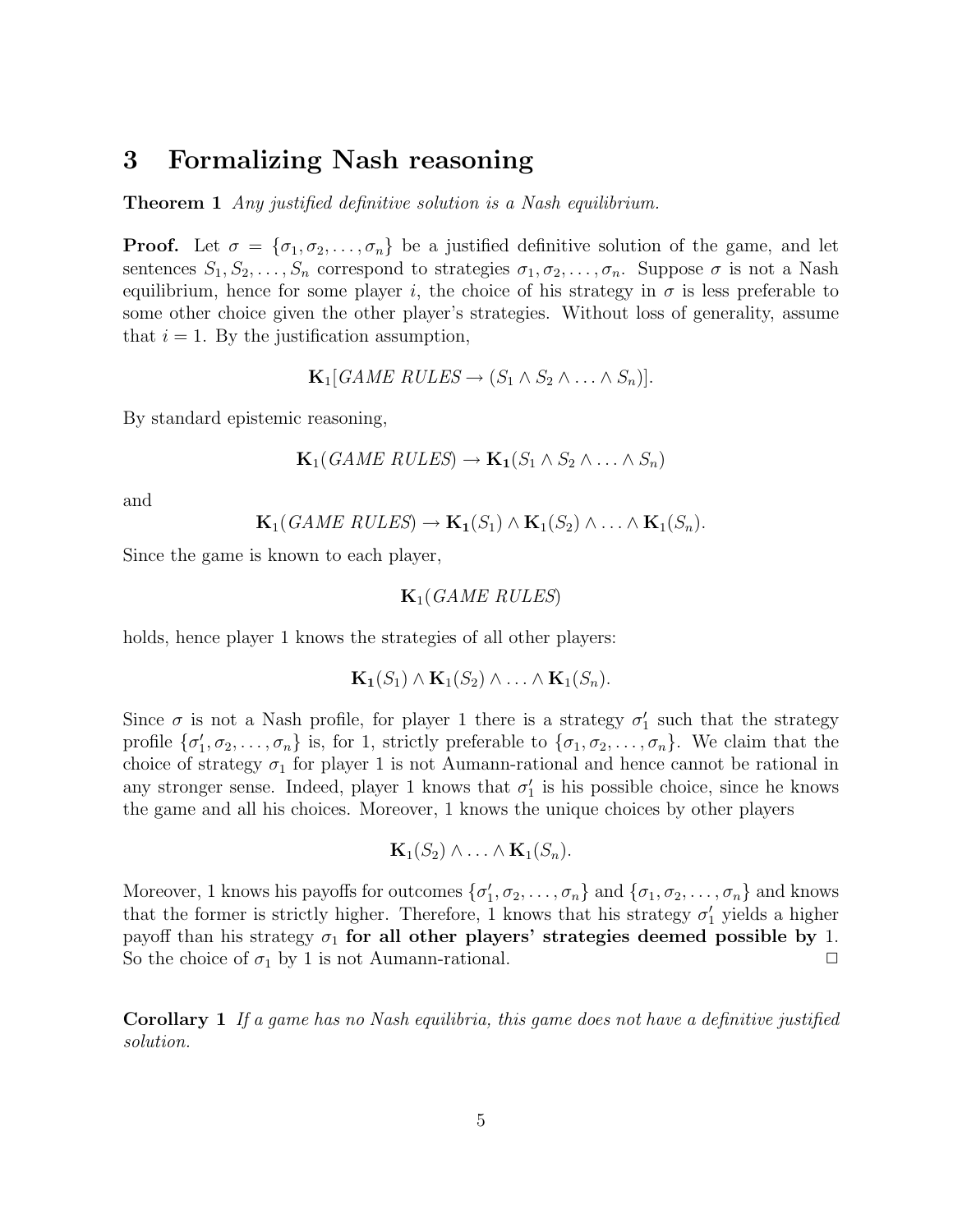As an example of why knowledge of epistemic conditions of the game is important in Theorem 1, consider a version of the War and Peace Dilemma WPD in which players follow knowledge-based rationality  $KBR$  ([1]) that uses Aumann's rationality to delete strictly dominated strategies and then applies Harsanyi's Maximin Postulate to make a definitive choice. Assume that the payoff matrix is mutually known but players are not aware of each other's rationality. Then S chooses  $peace_S$  as his dominant strategy. Since B considers both moves by S possible, Aumann's rationality alone does not provide a definitive solution. Then B should follow the maximin strategy, hence choosing  $war_B$ . The resultant strategy profile

$$
\{warg, peace_S\} \tag{4}
$$

is a justified definitive solution of this game:

$$
\mathbf{K}_i[GAME\ RULES \to war_B \land peace_S] \quad i \in \{B, S\}.
$$

However, (4) is not a Nash equilibrium. There is no contradiction with Theorem 1, since none of the players know the epistemic conditions of the game in full, e.g., B does not know that  $S$  is rational:

 $\neg K_i[GAME RULES] \quad i \in \{B, S\}.$ 

As a result, each player does not know his opponent's choice:

$$
\neg \mathbf{K}_S[war_B]
$$
 and  $\neg \mathbf{K}_B[peace_S].$ 

### 4 Converse of Theorem 1

The converse of Theorem 1 does not necessarily hold for Aumann's rationality. In particular, the following game

$$
\left(\begin{array}{ccc}1,2&1,0&0,1\\0,1&0,2&1,0\end{array}\right)
$$

has a unique Nash equilibrium  $(1,2)$ , but no definitive solution within the scope of Aumann's rationality, even if the game and rationality are commonly known. Indeed, each strategy in this game is Aumann-rational and hence cannot be ruled out. However, the Nash equilibrium  $(1,2)$  is a definitive solution of a game with the same payoff matrix for an appropriate extension of Aumann's rationality, cf. Section 4.1.

#### 4.1 Bullet Nash rationality

In this section, we will show that a non-uniform version of converse Theorem 1 holds for strategic games.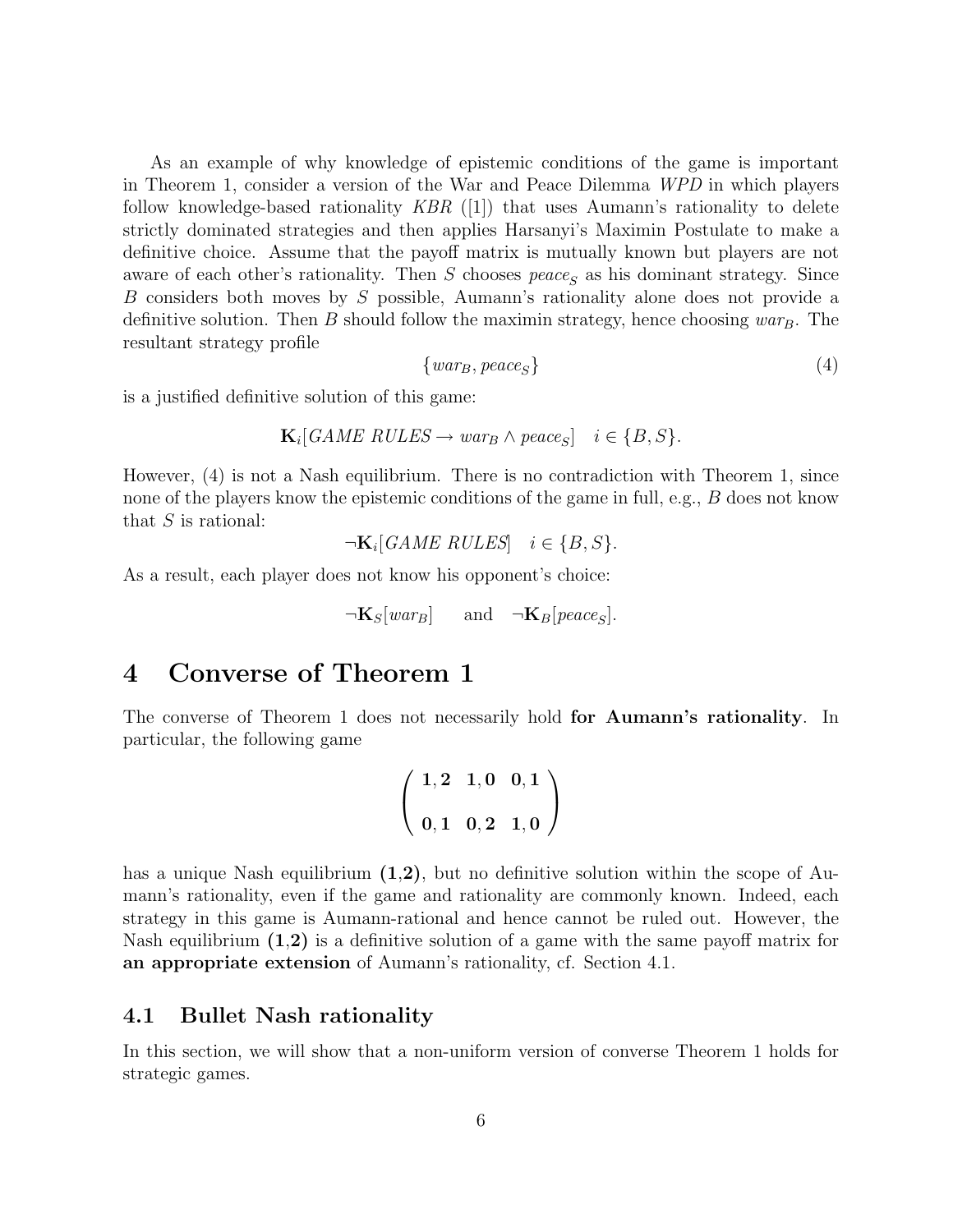Let G be a strategic game with n players, and  $\sigma = {\sigma_1, \sigma_2, \ldots, \sigma_n}$  a (not necessarily unique) Nash equilibrium of G. A Bullet Nash rationality<sup>6</sup> corresponding to  $\sigma$  is a predicate  $r_i$  that holds at  $\sigma$  and does not hold at any other strategy profile. As introduced, Bullet Nash rationality is a technical notion which, however, has a reasonable description for games in which players' moves are known to the others. In such a game, Bullet Nash rationality associated with  $\sigma$  yields that player i has to choose  $\sigma_i$  once he knows all other players' choices in  $\sigma$  and does not have rational choices at all other nodes.

Lemma 1 Bullet Nash rationality yields Aumann's rationality.

**Proof.** It suffices to check that each player is Aumann-rational at  $\sigma = {\sigma_1, \sigma_2, \ldots, \sigma_n}$ . Pick a player, for example player 1. Suppose  $\sigma_1$  is not an Aumann-rational strategy for 1. Then there is another strategy  $\sigma'_1$  such that 1 knows that his payoff at  $\{\sigma'_1, \sigma'_2, \ldots, \sigma'_n\}$ is higher than 1's payoff at  $\{\sigma_1, \sigma'_2, \ldots, \sigma'_n\}$  for all strategies  $\sigma'_2, \ldots, \sigma'_n$  deemed possible by 1. In particular, 1's payoff at  $\{\sigma'_1, \sigma_2, \ldots, \sigma_n\}$  should be higher than 1's payoff at  $\{\sigma_1,\sigma_2,\ldots,\sigma_n\}$  since 1 considers strategies  $\sigma_2,\ldots,\sigma_n$  possible at  $\sigma$ . We now have a contradiction: since  $\sigma$  is a Nash equilibrium, 1's payoff at  $\{\sigma_1, \sigma_2, \ldots, \sigma_n\}$  is higher than or equal to 1's payoff at  $\{\sigma'_1, \sigma_2, \ldots, \sigma_n\}$ .

**Theorem 2** Let G be a strategic game under Bullet Nash rationality corresponding to a Nash Equilibrium  $\sigma$ . Then  $\sigma$  is a definitive solution to G. If the rules of the game are known to all players, then  $\sigma$  is a justified definitive solution to G.

**Proof.** Since each player is Bullet Nash-rational with  $\sigma$ , each player i choses  $\sigma_i$ . If everybody knows that all players are Bullet Nash-rational with  $\sigma$ , everybody knows that each player i choses  $\sigma_i$ . . The contract of the contract of the contract of the contract of the contract of the contract of the contract of the contract of the contract of the contract of the contract of the contract of the contract of the contrac

Corollary 2 If  $\sigma$  is a Nash equilibrium in game G, then there is a notion of rationality extending Aumann's rationality which makes  $\sigma$  a definitive solution to G.

Corollary 3 If a game has a Nash equilibrium, then for an appropriate extension of Aumann's rationality, such a game has a definitive solution.

### 5 Many Nash equilibria - no definitive solution either

In addition to what we have already learned about definitive solutions to games, in this section we will show that under Aumann's rationality, a strategic game with two or more Nash equilibria cannot have a definitive solution. The reasoning in this section is more logically involved, but is, we hope, still within reach of non-logicians. We will try to keep the exposition as informal as possible.

<sup>&</sup>lt;sup>6</sup>The name is analogous to "bullet voting," in which the voter can vote for multiple candidates but votes for only one.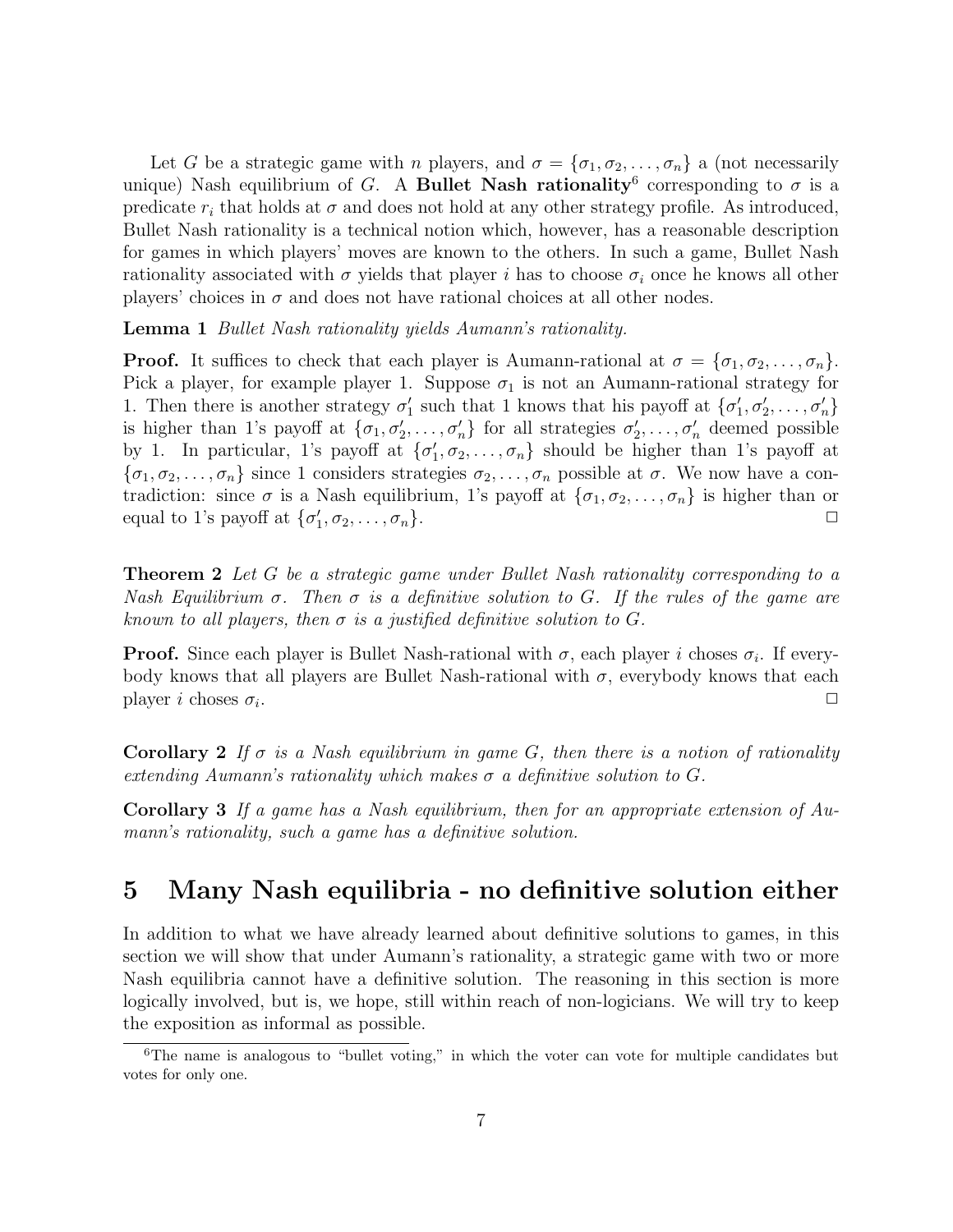#### 5.1 Regular form of strategic games

We start by defining the notion of GAME RULES in a more rigorous way. A regular strategic game is a strategic game described by the following set of data.

- **a**. Conditions on strategy propositions  $S_i^j$  $s_i^j$  stating '*player i chooses strategy j*.' These conditions express that each player  $i$  chooses one and only one strategy:  $(S_i^1 \vee \ldots \vee S_i^{n_i})$  and  $\neg(S_i^j \wedge S_i^l)$  for each  $j \neq l$ .
- b. A complete description of the preference relation for each player at each outcome.
- c. Aumann's rationality condition:

if player i knows that his strategy j is strictly dominated, then  $\neg S_i^j$  $\frac{j}{i}$  . This condition can be formulated in a straightforward way using strategy propositions, preference relation, and knowledge operators.

- **d**. Knowledge of one's own moves:  $S_i^j \to \mathbf{K}_i(S_i^j)$  $j \choose i$  and  $(\neg S_i^j)$  $\mathbf{K}_i(\neg S_i^j) \rightarrow \mathbf{K}_i(\neg S_i^j)$  $i)$  for all  $i, j$ 's.
- e. Common knowledge of a d above.

Epistemic conditions  $(d)$  and  $(e)$  are optional, but adding them makes the results of this section stronger, so we keep  $(d)$  and  $(e)$  without much discussion.

As an example, in the regular form WPD, we can associate  $S_1^1$  with  $war_B$ ,  $S_1^2$  with peace<sub>B</sub>,  $S_2^1$  with wars, and  $S_2^2$  with peace<sub>S</sub>. Now we can show that for regular WPD,  ${peace_B, peace_S}$  is a justified definitive solution. Indeed, it suffices to logically derive  $peace_B \wedge peace_S$  from *GAME RULES* of *WPD* and argue that this derivation can be performed by any player, hence

 $\mathbf{K}_i[GAME \; RULES \rightarrow peace_B \land peace_S] \quad \text{for each } i \in \{B, S\}.$ 

Here is a derivation of  $peace_B \wedge peace_S$  from *GAME RULES* of *WPD* (an informal version of this derivation was presented in Section 2):

- 1. by (b) and (e), S knows that wars is a strictly dominated strategy for S;
- 2. by  $(c)$ ,  $\neg war_S$ ;
- 3. by (a) and 2,  $\text{peace}_S$ ;
- 4. by (e),  $B$  knows 1 and (c), hence  $B$  knows  $peace_S$ ;
- 5. from 4, B concludes that strategy  $warg$  is dominated, hence by  $(c)$ ,  $\neg war_B$ ;
- 6. by (e), from 5 and (a) B derives  $peace_B$ , hence  $peace_B$ ;
- 7. from 3 and 6 we conclude  $peace_B \wedge peace_S$ .

This example was intended to illustrate that the regular form of strategic games is sufficient for accommodating the usual epistemic reasoning in games.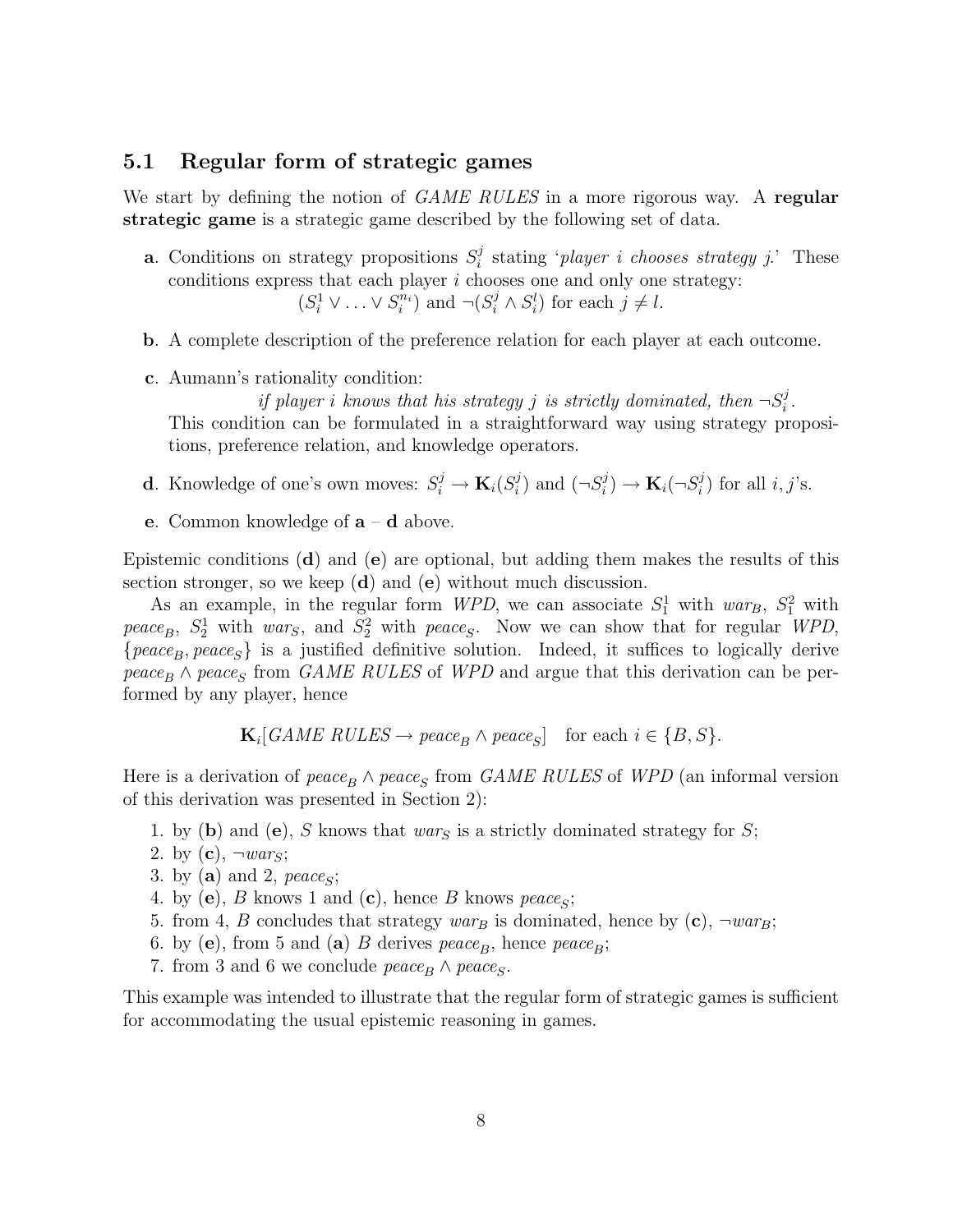#### 5.2 Knowing and playing any Nash equilibrium is consistent

Lemma 2 A regular strategic game is consistent with the knowledge of any of its Nash equilibria: for each player i and Nash equilibrium  $\{\sigma_1^{e_1}, \ldots, \sigma_n^{e_n}\},$ 

$$
\mathbf{K}_i[GAME \; RULES] \wedge \mathbf{K}_i(S_1^{e_1} \wedge \ldots \wedge S_n^{e_n}) \tag{5}
$$

is consistent.

**Proof.** It suffices to present an epistemic model (Aumann structure,  $\overline{S5}$  Kripke model) M in which at some node u, both  $\mathbf{K}_i[GAME \; RULES]$  and  $\mathbf{K}_i(S_1^{e_1} \wedge \ldots \wedge S_n^{e_n})$  hold.

Epistemic model M consists of the set of worlds (nodes) W, partitions  $R_1, \ldots, R_n$ corresponding to knowledge of players  $1, \ldots, n$ , and the truth relation ' $\vdash$ ' which specifies the truth value of strategy propositions at nodes from W.

- The set of worlds W is the set of all strategy profiles  $\sigma = {\sigma_1^{j_1}, \ldots, \sigma_n^{j_n}}$  of the game. Informally, we may think of possible worlds as epistemic states of players at the moment prior to making their moves.
- All partition sets are singletons:  $R_1 = \ldots = R_n = \{ \{u\} \mid u \in W \}$ . This corresponds to the situation in which at each node  $\sigma$ , all strategies from  $\sigma$  are known to all players.
- $\bullet \ \{\sigma_1^{j_1}, \ldots, \sigma_n^{j_n}\} \Vdash S_i^j$  $i$ <sup>*i*</sup> if and only if  $\sigma_i^j$  $i_i^j$  occurs in  $\{\sigma_1^{j_1}, \ldots, \sigma_n^{j_n}\}\$ , i.e., if  $j = j_i$ . Naturally, we assume that all 'true' preference relation statements from  $(b)$  hold at each world.

Let  $\sigma = {\sigma_1^{e_1}, \ldots, \sigma_n^{e_n}}$  be a Nash equilibrium of the game. We claim that

$$
\sigma \Vdash \mathbf{K}_i[GAME \; RULES] \wedge \mathbf{K}_i(S_1^{e_1} \wedge \ldots \wedge S_n^{e_n}) \text{ for each } i = 1, \ldots, n.
$$

Since there are no nodes in W indistinguishable from  $\sigma$ , each proposition F is equivalent to  $\mathbf{K}_i(F)$ . It now suffices to establish that

$$
\sigma \Vdash \text{GAME RULES} \wedge (S_1^{e_1} \wedge \ldots \wedge S_n^{e_n}),
$$

from which

$$
\sigma \Vdash S_1^{e_1} \wedge \ldots \wedge S_n^{e_n}
$$

holds by definition of  $H$ . It now remains to show that

$$
\sigma \Vdash \textit{GAME RULES}.
$$

We will check conditions  $(a - e)$  one by one.

• (a) and (b) hold at each node by definition of  $H$ .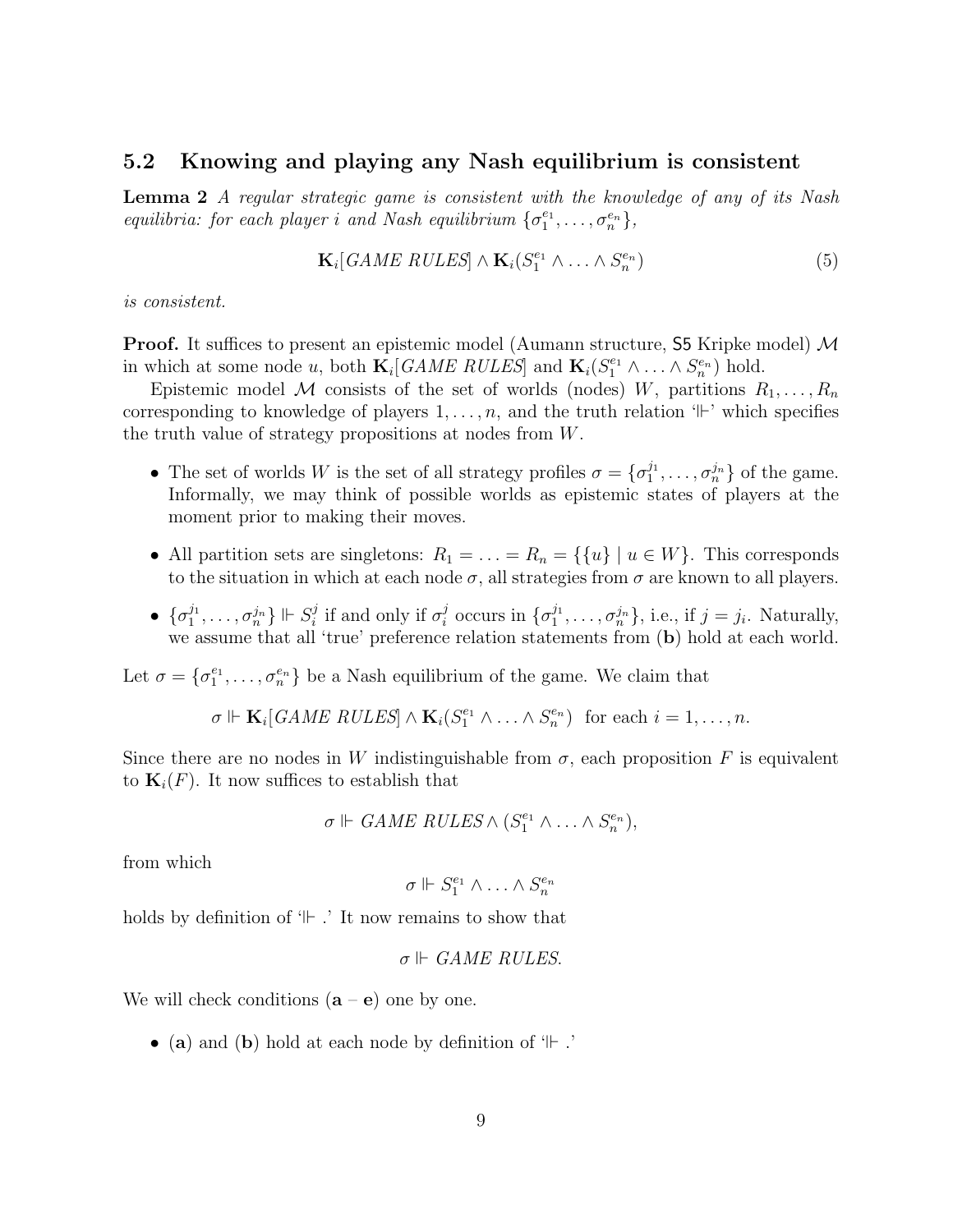• (c) holds in  $\sigma$  by the following reasoning. The only way Aumann rationality at σ can be violated is when some  $S_i^j$  holds at σ, whereas player i knows at σ that j is strictly dominated. By the choice of partitions, each player i at  $\sigma$  knows all strategies  $S_1^{e_1}, \ldots, S_n^{e_n}$ , therefore i knows that the dominance condition for  $\sigma_i^{e_i}$  reduces to comparing i's payoff at outcomes  $\sigma$  and

$$
\{\sigma_1^{e_1}, \dots, \sigma_{i-1}^{e_{i-1}}, \sigma_i^l, \sigma_{i-1}^{e_{i-1}}, \dots, \sigma_n^{e_n}\}\tag{6}
$$

for all possible l's. Since  $\sigma$  is a Nash equilibrium, no outcome (6) is strictly preferable to  $\sigma$  for player i, therefore, the only way in which Aumann's rationality could fail at  $\sigma$  turns out to be impossible. Hence (c) holds at  $\sigma$  as well.

- (d) holds at each node by the choice of partitions  $R_1, \ldots, R_n$ .
- (e) holds by the partition structure: since there are no indistinguishable states in  $\mathcal{M}$ , all true propositions are known, and even commonly known.

 $\Box$ 

An appropriate probabilistic version of Lemma 2 for mixed Nash equilibria was found in [3] in which "know" means "ascribe probability 1 to."

Corollary 4 A regular strategic game is consistent with playing any of its Nash equilibria: for any Nash equilibrium  $\{\sigma_1^{e_1}, \ldots, \sigma_n^{e_n}\},$ 

$$
GAME \ RULES \wedge (S_1^{e_1} \wedge \ldots \wedge S_n^{e_n}) \tag{7}
$$

is consistent.

**Proof.** By factivity, (5) implies (7). Therefore, if (7) were inconsistent, (5) would be inconsistent too.  $\Box$ 

#### 5.3 No definitive solutions to multi-equilibria regular games

**Theorem 3** No regular strategic game with more than one Nash equilibium can have a definitive solution.

**Proof.** Suppose otherwise, i.e., that for some Nash equilibrium  $\sigma = {\sigma_1^{e_1}, \ldots, \sigma_n^{e_n}}$ ,

$$
GAME \ RULES \rightarrow (S_1^{e_1} \land \ldots \land S_n^{e_n}).
$$

By the assumptions, the game has a different Nash equilibrium  $\sigma' = {\sigma_1^{l_1}, \ldots, \sigma_n^{l_n}}$  as well. By (a), two different outcomes are incompatible:

$$
GAME RULES \rightarrow \neg (S_1^{l_1} \land \dots \land S_n^{l_n}),
$$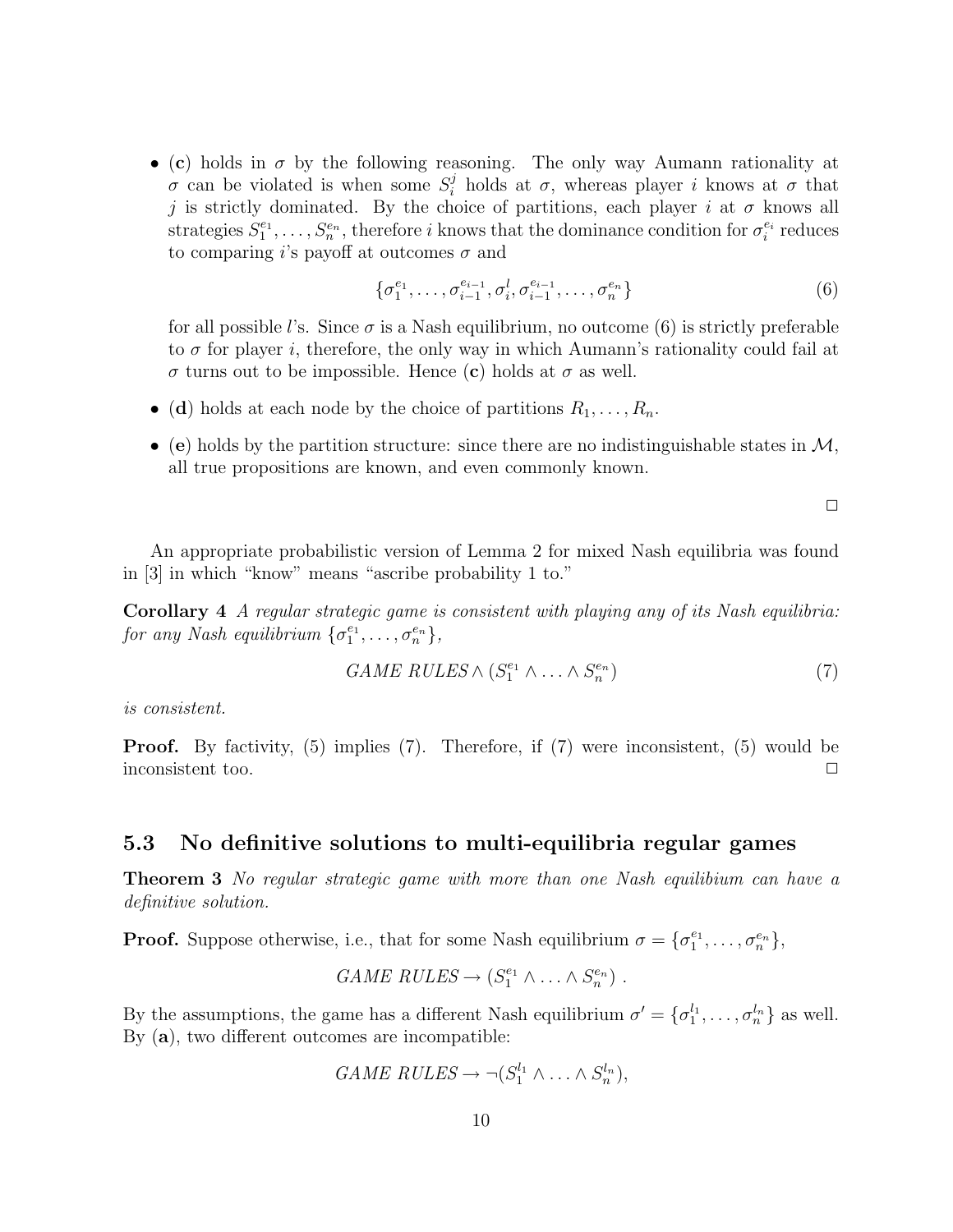which yields that

 $GAME \ RULES \wedge (S_1^{l_1} \wedge \ldots \wedge S_n^{l_n})$ 

is inconsistent. This contradicts Corollary 4.  $\Box$ 

Corollary 5 No regular strategic game with more than one Nash equilibrium can have a justified definitive solution.

**Proof.** Obvious, since each justified definitive solution is a definitive solution.  $\Box$ 

Note that some non-regular strategic games can single out one of multiple Nash equilibria. For example, if G is a regular game presented by  $GAME \ RULES$  and  $\sigma =$  $\{\sigma_1^{e_1},\ldots,\sigma_n^{e_n}\}\$ is one of its Nash equilibria, then, by Corollary 4, a new "game"  $G^{\sigma}$  with the same payoffs and an additional condition that everybody plays  $\sigma$ ,

$$
GAME \ RULES \ \cup \ (S_1^{e_1} \wedge \ldots \wedge S_n^{e_n}) \ ,
$$

is consistent. It is easy to see that  $\sigma$  is a justified definitive solution to  $G^{\sigma}$ .

### 6 Discussion

Similar methods could be applied for analyzing mixed strategies as well.

### 7 Acknowledgments

The author is grateful to Adam Brandenburger for attracting attention to Nash's argument and supportive discussions. The author is indebted to Mel Fitting, Vladimir Krupski, and Elena Nogina for many principal comments and suggestions which helped to improve exposition. Special thanks to Karen Kletter for editing this report.

## References

- [1] S. Artemov. Knowledge-based rational decisions. Technical Report TR-2009011, CUNY Ph.D. Program in Computer Science, 2009.
- [2] R. Aumann. Backward Induction and Common Knowledge of Rationality. Games and Economic Behavior, 8:6–19, 1995.
- [3] R. Aumann and A. Brandenburger. Epistemic conditions for Nash equilibrium. *Econo*metrica: Journal of the Econometric Society, 64(5):1161–1180, 1995.